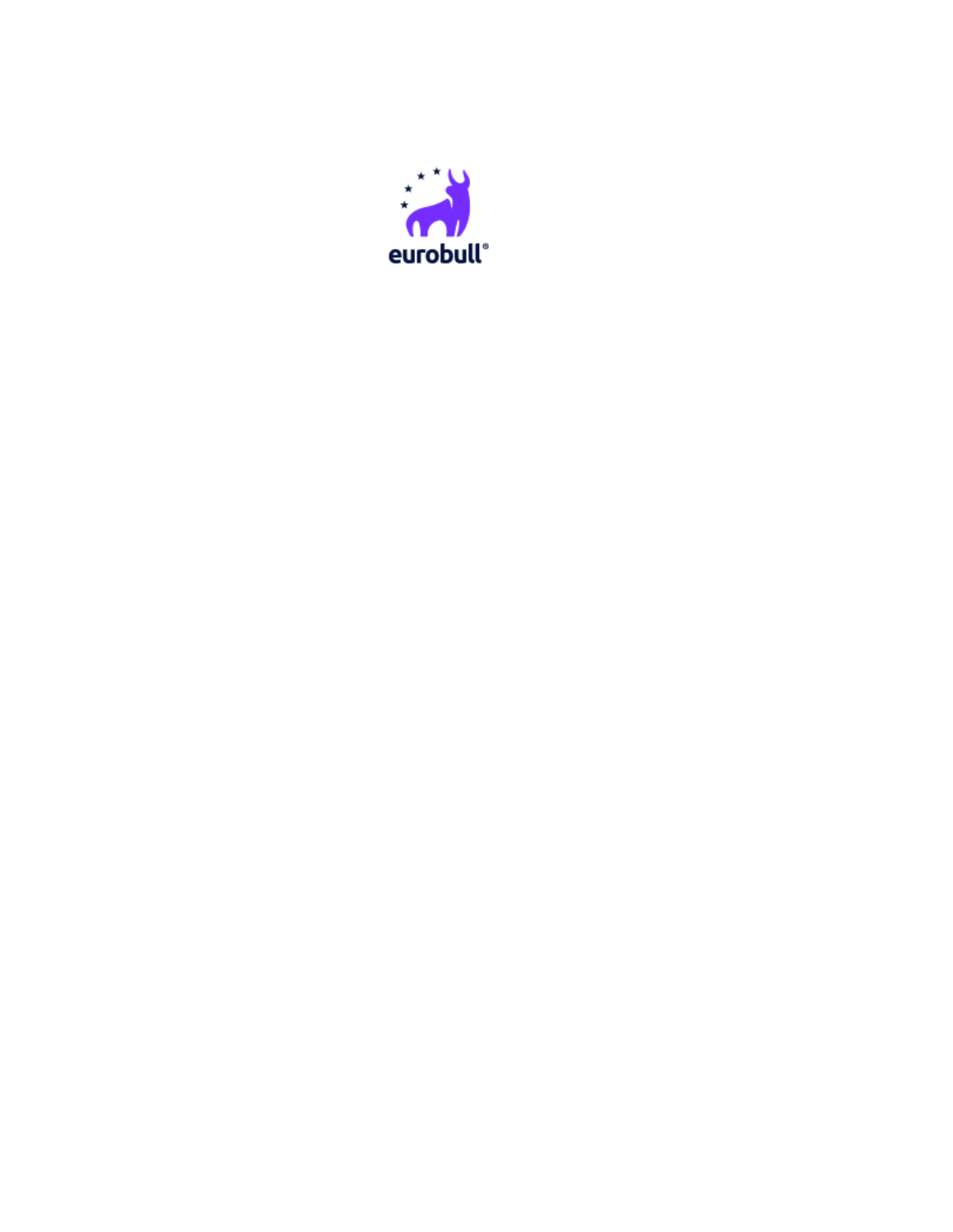### **1. Introduction**

1.1. All Clients and prospective Clients should read carefully the following risk disclosure and warnings contained in this document, before applying to the Company for a trading account and before they begin to trade with the Company. However, it is noted that this document cannot and does not disclose or explain all of the risks and other significant aspects involved in dealing in CFDs. The notice was designed to explain in general terms the nature of the risks involved when dealing in CFDs on a fair and non-misleading basis.

### **2. Charges and Taxes**

2.1. The Provision of Services by the Company to the Client is subject to fees, available on the Company's website. Before the Client begins to trade, he should obtain details of all fees, commissions, charges for which the Client will be liable. It is the Client's responsibility to check for any changes in the charges.

2.2. If any charges are not expressed in monetary terms (but, for example, as a percentage of contract value, dealing spread, etc.), the Client should ensure that he understands what such charges are likely to amount to.

2.3. The Company may change its charges at any time.

2.4. There is a risk that the Client's trades in any CFD the trade may be or become subject to tax and/or any other duty for example because of changes in legislation or his personal circumstances. The Company does not warrant that no tax and/or any other stamp duty will be payable. The Company does not offer tax advice.

2.5. The Client is responsible for any taxes and/or any other duty which may accrue in respect of his trades.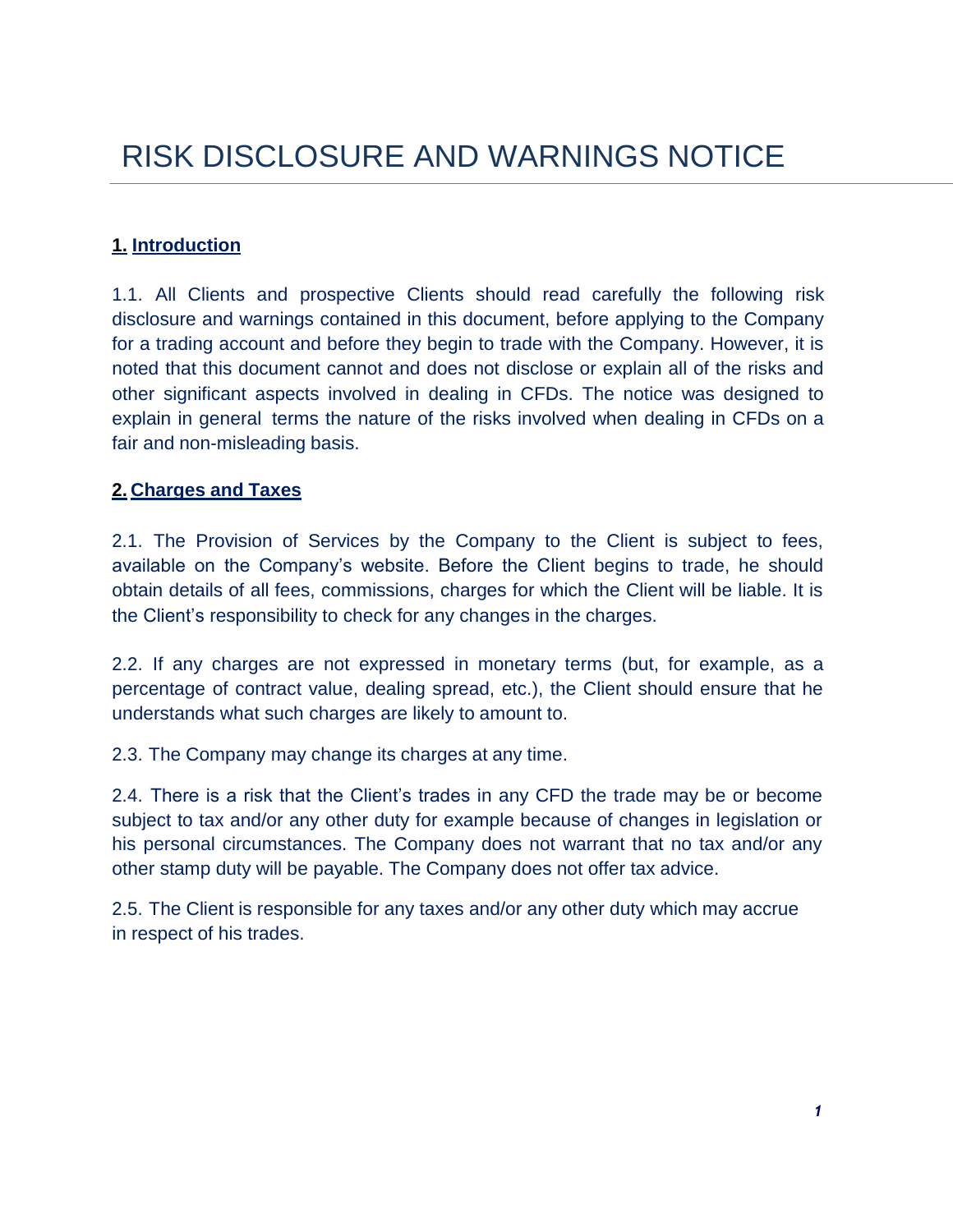2.6. It is noted that taxes are subject to change without notice.

2.7. It is noted that the Company's prices in relation to CFD trading are set by the Company and may be different from prices reported elsewhere. The Company's trading prices are the ones at which the Company is willing to sell CFDs to its Clients at the point of sale. As such, they may not directly correspond to real time market levels at the point in time at which the sale of CFD occurs.

# **3. Third Party Risks**

3.1. The Company may pass money received from the Client to a third partyto hold or control in order to effect a Transaction through or with that person or to satisfy the Client's obligation to provide collateral (e.g. initial margin requirement) in respect of a Transaction. The Company has no responsibility for any acts or omissions of any third party to whom it will pass money received from the Client.

3.2. The legal and regulatory regime applying is the one in the Island of Nevis

3.3. The third party to whom the Company will pass money may hold it in an omnibus account and it may not be possible to separate it from the Client's money, or the third party's money. In the event of the insolvency or any other analogous proceedings in relation to that third party, the Company may only have an unsecured claim against the third party on behalf of the Client, and the Client will be exposed to the risk that the money received by the Company from the third party is insufficient to satisfy the claims of the Client with claims in respect of the relevant account. The Company does not accept any liability or responsibility for any resulting losses.

3.4. The Company may deposit Client money with a depository who may have a security interest, lien or right of set-off in relation to that money.

3.5. A Bank or Broker through whom the Company deals with could have interests contrary to the Client's Interests.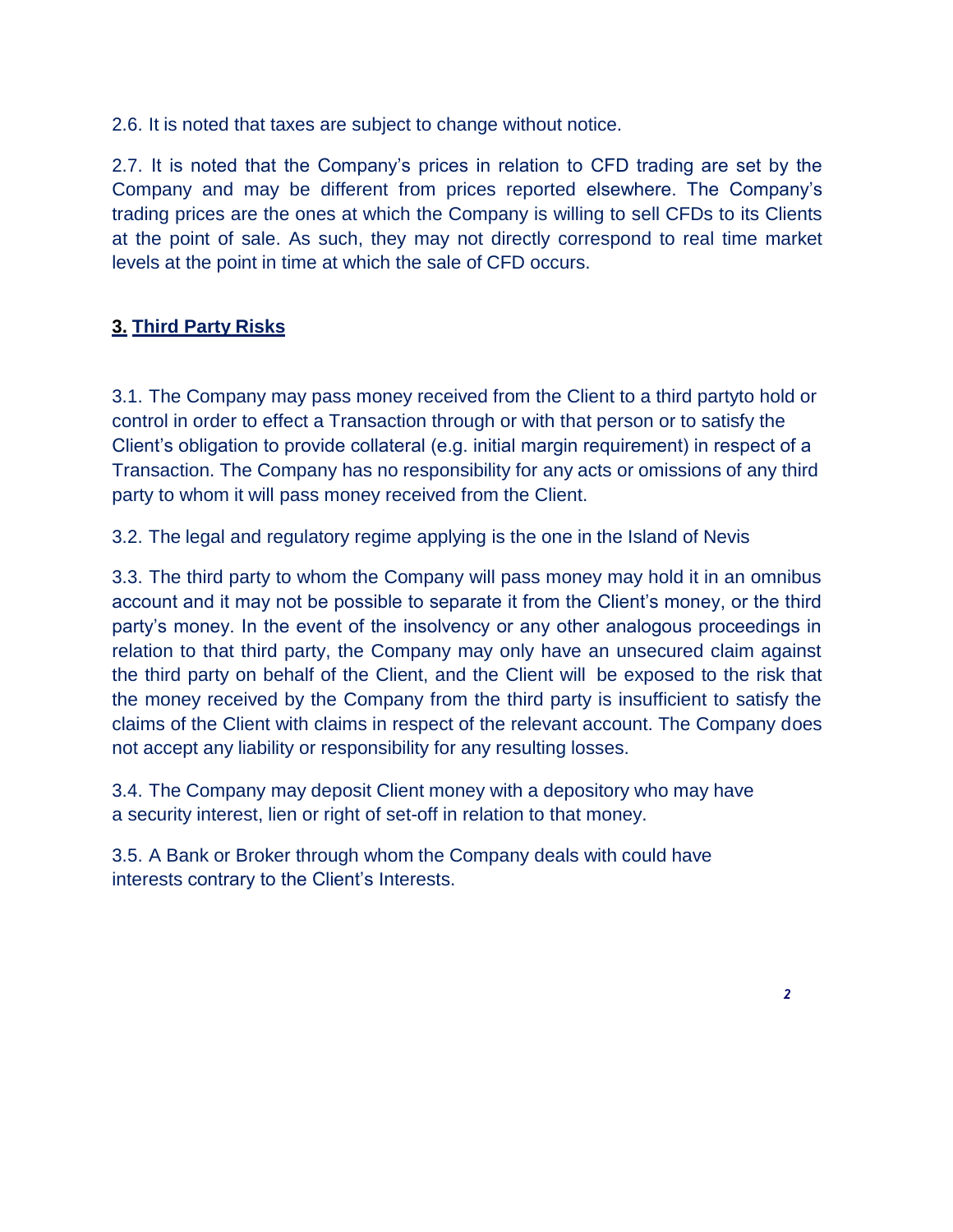# **4. Insolvency**

4.1. The Company's insolvency or default, may lead to positions being liquidated or closed out without the Client's consent.

# **5. Technical Risks**

5.1. The Client and not the Company shall be responsible for the risks of financial losses caused by failure, malfunction, interruption, disconnection or malicious actions of information, communication, electricity, electronic or other systems.

5.2. If the Client undertakes transactions on an electronic system, he will be exposed to risks associated with the system including the failure of hardware, software, servers, communication lines and internet failure. The result of any such failure may be that his order is either not executed according to his instructions or it is not executed at all. The Company does not accept any liability in the case of such a failure.

5.3. The Client acknowledges that the unencrypted information transmitted by e-mail is not protected from any unauthorized access.

5.4. At times of excessive deal flow the Client may have some difficulties to be connected over the phone or the Company's Platform(s)/system(s), especially in fast Market (for example, when key macroeconomic indicators are released).

5.5. The Client acknowledges that the internet may be subject to events which may affect his access to the Company's Website and/or the Company's trading Platform(s)/system(s), including but not limited to interruptions or transmission blackouts, software and hardware failure, internet disconnection, public electricity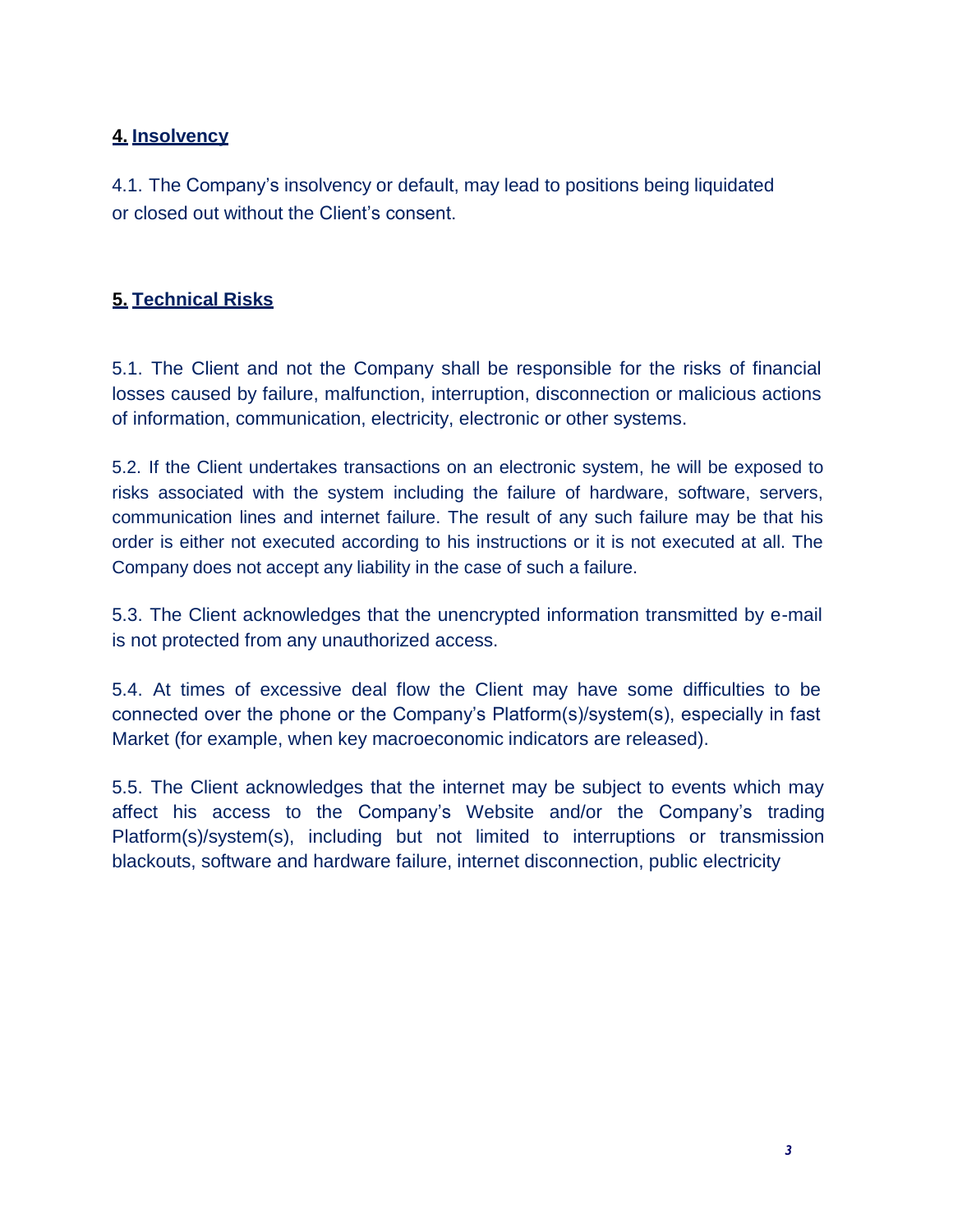network failures or hacker attacks. The Company is not responsible for any damages or losses resulting from such events which are beyond its control or for any other losses, costs, liabilities, or expenses (including, without limitation, loss of profit) which may result from the Client's inability to access the Company's Website and/or Trading System or delay or failure in sending orders or Transactions.

5.6. In connection with the use of computer equipment and data and voice communication networks, the Client bears the following risks amongst other risks in which cases the Company has no liability of any resulting loss:

- (a) Power cut of the equipment on the side of the Client or the provider, or commu- nication operator (including voice communication) that serves the Client;
- (b) Physical damage (or destruction) of the communication channels used to link the Client and provider (communication operator), provider, and the trading or information server of the Client;
- (c) Outage (unacceptably low quality) of communication via the channels used by the Client, or the Company or the channels used by the provider, or communica-tion operator (including voice communication) that are used by the Client or the Company;
- (d) Wrong or inconsistent with requirements settings of the Client Terminal;
- (e) Untimely update of the Client Terminal;
- (f) When carrying out transactions via the telephone (land or cell phone lines) voice communication, the Client runs the risk of problematic dialing, when trying to reach an employee of the broker service department of the Company due to communication quality issues and communication channel loads;
- (g) The use of communication channels, hardware and software, generate the risk of non-reception of a message (including text messages) by the Client from the Company;
- (h) Trading over the phone might be impeded by overload of connection.
- (i) Malfunction or non-operability of the Platform, which also includes the Client Terminal.

5.7. The Client may suffer financial losses caused by the materialization of the above risks, the Company accepting no responsibility or liability in the case of such a risk materializing and the Client shall be responsible for all related losses he may suffer.

## **6. Trading Platform**

6.1. The Client is warned that when trading in an electronic platform he assumes risk of financial loss which may be a consequence of amongst other things: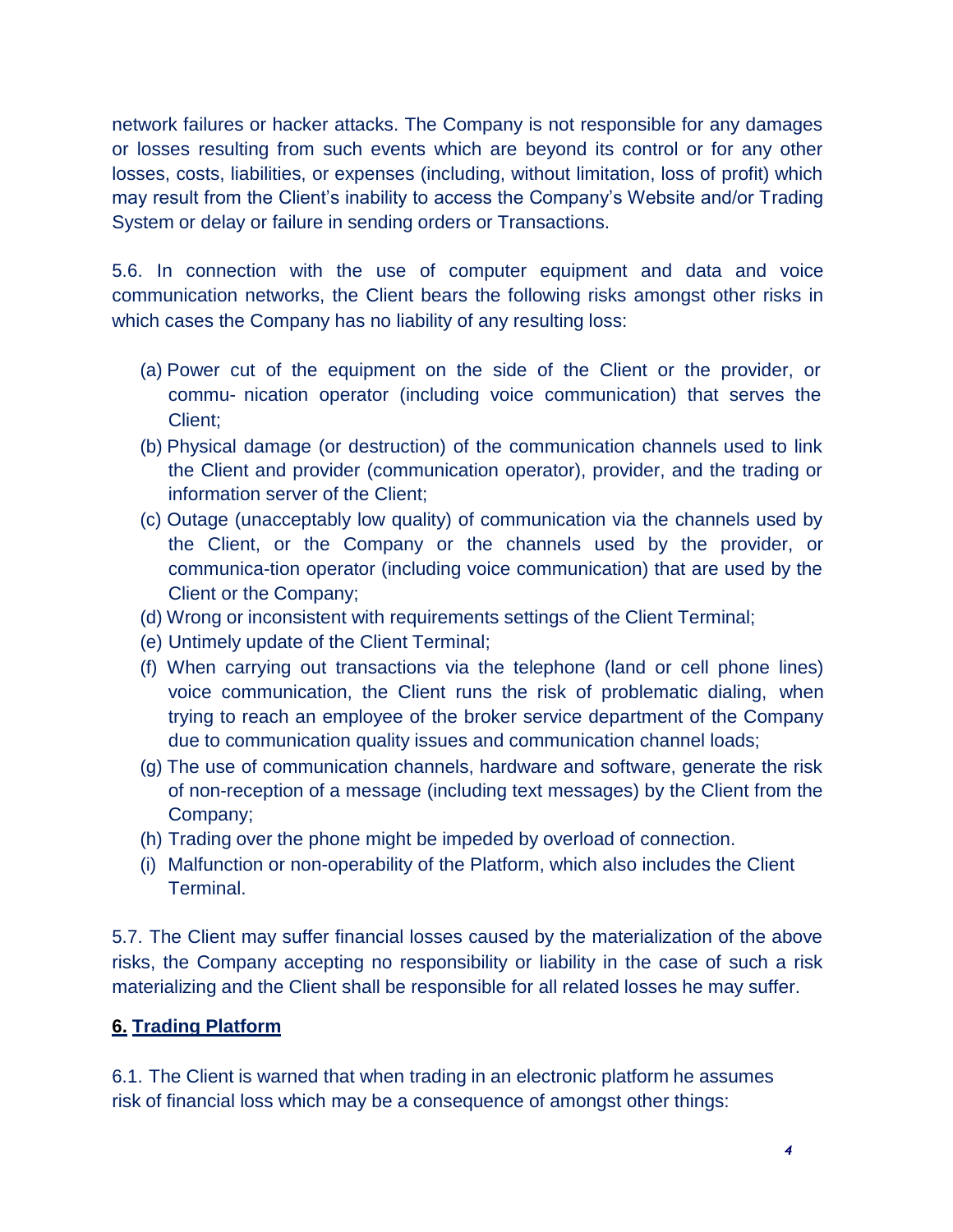- (a) Failure of Client's devices, software and poor quality of connection.
- (b) The Company's or Client's hardware or software failure, malfunction or misuse.
- (c) Improper work of Client's equipment.
- (d) Wrong setting of Client's Terminal.

(e) Delayed updates of Client's Terminal.

6.2. The Client acknowledges that only one Instruction is allowed to be in the queue at one time. Once the Client has sent an Instruction, any further Instructions sent by the Client are ignored and the "orders is locked" message appears until the first Instruction is executed.

6.3. The Client acknowledges that the only reliable source of Quotes Flow information is that of the live Server's Quotes Base. Quotes Base in the Client Terminal is not a reliable source of Quotes Flow information because the connection between the Client Terminal and the Server may be disrupted at some point and some of the Quotes simply may not reach the Client Terminal.

6.4. The Client acknowledges that when the Client closes the order placing/ deleting window or the position opening/closing window, the Instruction, which has been sent to the Server, shall not be cancelled.

6.5. Orders may be executed one at a time while being in the queue. Multiple orders from the same Client Account in the same time may not be executed.

6.6. The Client acknowledges that when the Client closes the Order, it shall not be cancelled.

6.7. In case the Client has not received the result of the execution of the previously sent Order but decides to repeat the Order, the Client shall accept the risk of making two Transactions instead of one.

6.8. The Client acknowledges that if the Pending Order has already been executed but the Client sends an instruction to modify its level, the only instruction, which will be executed, is the instruction to modify Stop Loss and/or Take Profit levels on the position opened when the Pending Order triggered.

## **7. Communication between the Client and the Company**

7.1. The Client shall accept the risk of any financial losses caused by the fact that the Client has received with delay or has not received at all any notice from the Company.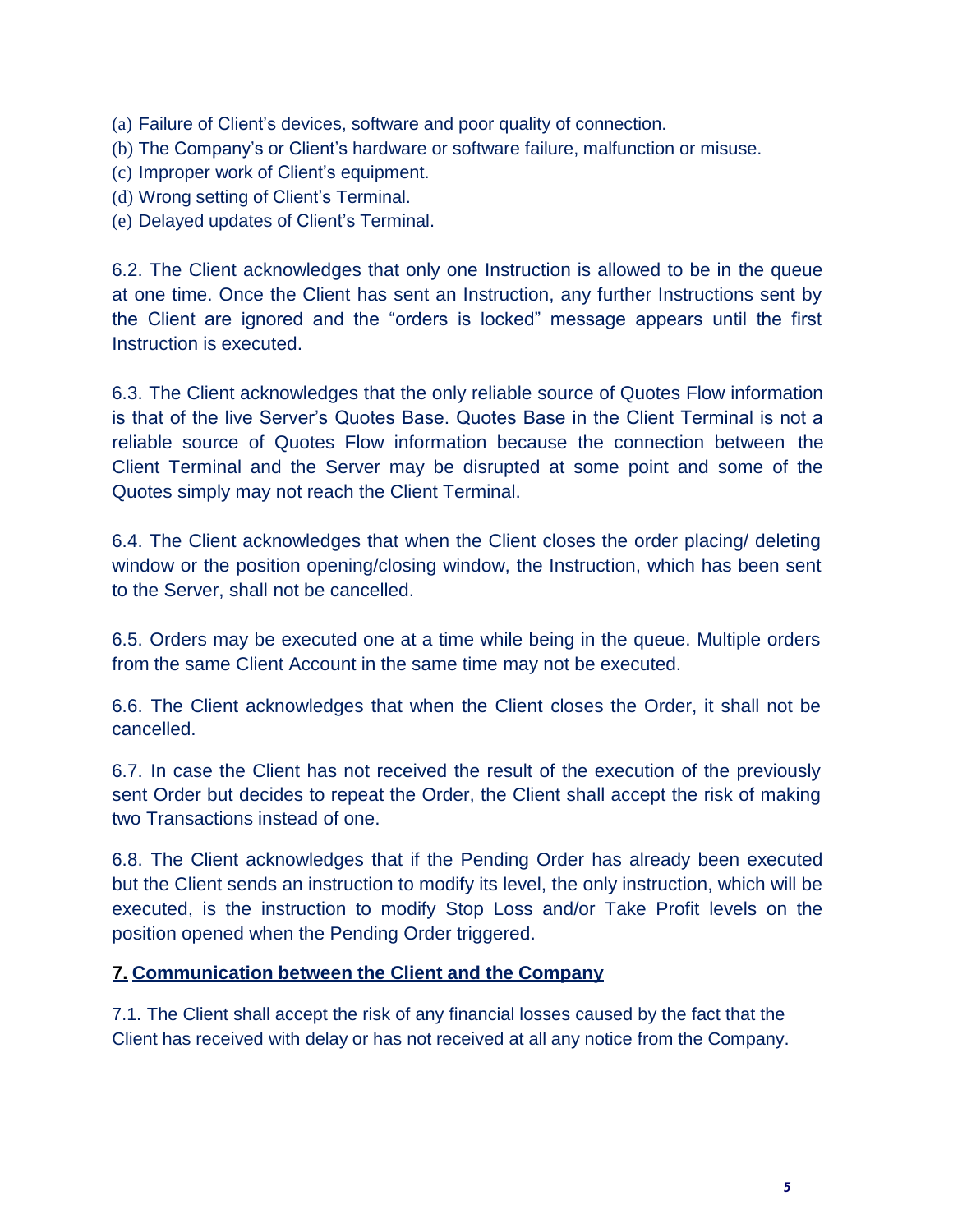7.2. The Client acknowledges that the unencrypted information transmitted by e-mail is not protected from any unauthorised access.

7.3. The Company has no responsibility if unauthorized third persons have access to information, including electronic addresses, electronic communication and personal data, access data when the above are transmitted between the Company and the Client or when using the internet or other network communication facilities, telephone, or any other electronic means.

7.4. The Client is fully responsible for the risks in respect of undelivered Company Online Trading System internal mail messages sent to the Client by the Company as they are automatically deleted within 3 (three) calendar days.

# **8. Force Majeure Events**

8.1. In case of a Force Majeure Event the Company may not be in a position to arrange for the execution of Client Orders or fulfill its obligations under the agreement with the Client. As a result the Client may suffer financial loss.

8.2. The Company will not be liable or have any responsibility for any type of loss or damage arising out of any failure, interruption, or delay in performing its obligations under this Agreement where such failure, interruption or delay is due to a Force Majeure event.

## **9. Abnormal Market Conditions**

9.1. The Client acknowledges that under Abnormal Market Conditions the period during which the Orders are executed may be extended or it may be impossible for Orders to be executed at declared prices or may not be executed at all. Therefore Stop Limit and Stop Loss Orders cannot guarantee the limit of loss.

## **10. Foreign Currency**

10.1. When a Financial Instrument is traded in a currency other than the currency of the Client's country of residence, any changes in the exchange rates may have a negative effect on its value, price and performance and may lead to losses for the Client.

## **11. General Risk Warning For Complex Financial Instruments (Derivative Financial Instruments such as CFDs)**

11.1. **Trading in CFDs is VERY SPECULATIVE AND HIGHLY RISKY** and is not suitable for all members of the general public but only for those investors who: (a) understand and are willing to assume the economic, legal and other risks involved.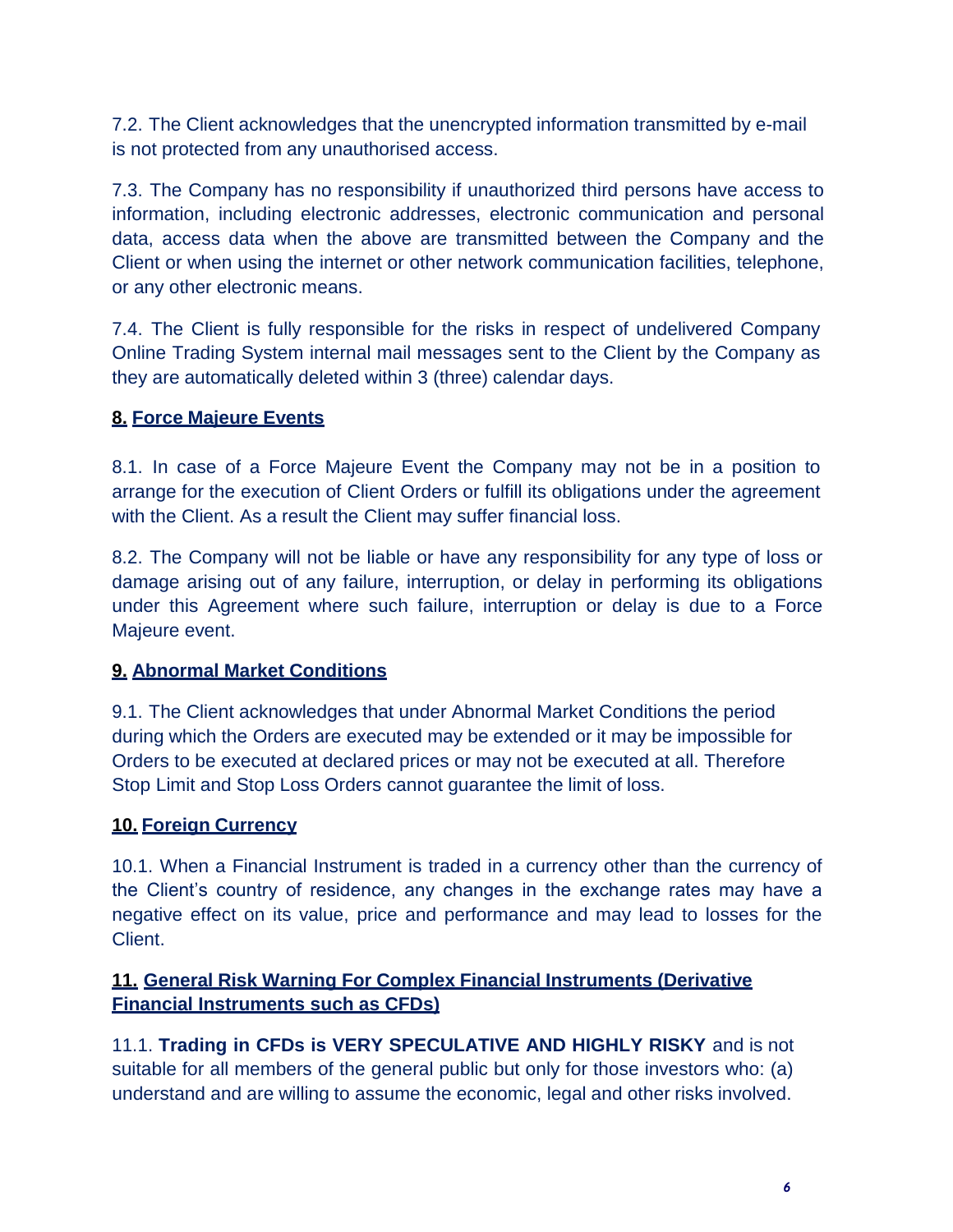(b) taking into account their personal financial circumstances, financial resources, life style and obligations are financially able to assume the loss of their entire investment. (c) have the knowledge to understand CFDs trading and the Underlying assets and Markets.

11.2. The Company will not provide the Client with any advice relating to CFDs, the Underlying Assets and Markets or make investment recommendations of any kind. So, if the Client does not understand the risks involved he should seek advice and consultation from an independent financial advisor. If the Client still does not understand the risks involved in trading in CFDs, he should not trade at all.

11.3. CFDs are derivative financial instruments deriving their value from the prices of the underlying assets/markets in which they refer to (for example currency, equity indices, stocks, metals, indices futures, forwards etc.). Although the prices at which the Company trades are set by an algorithm developed by the Company, the prices are derived from the Underlying Assets/market. It is important therefore that the Client understands the risks associated with trading in the relevant underlying asset/ market because fluctuations in the price of the underlying asset/ market will affect the profitability of his trade.

11.4. Information of the previous performance of a CFD does not guarantee its current and/or further performance. The use of historical data does not constitute a binding or safe forecast as to the corresponding future performance of the Financial Instruments to which the said information refers.

### *11.5. Leverage and Gearing*

11.5.1. Transactions in foreign exchange and derivative Financial Instruments carry a high degree of risk. The amount of initial margin may be small relative to the value of the foreign exchange or derivatives contract so that transactions are "leveraged" or "geared".

11.5.2. A relatively small market movement will have a proportionately larger impact on the funds the Client has deposited or will have to deposit; this may work against the Client as well as for the Client. The Client may sustain a total loss of initial Margin funds and any additional funds deposited with the Company to maintain his position. If the market moves against the Client's position and/or Margin requirements are increased, the Client may be called upon to deposit additional funds on short notice to maintain his position. Failing to comply with a request for a deposit of additional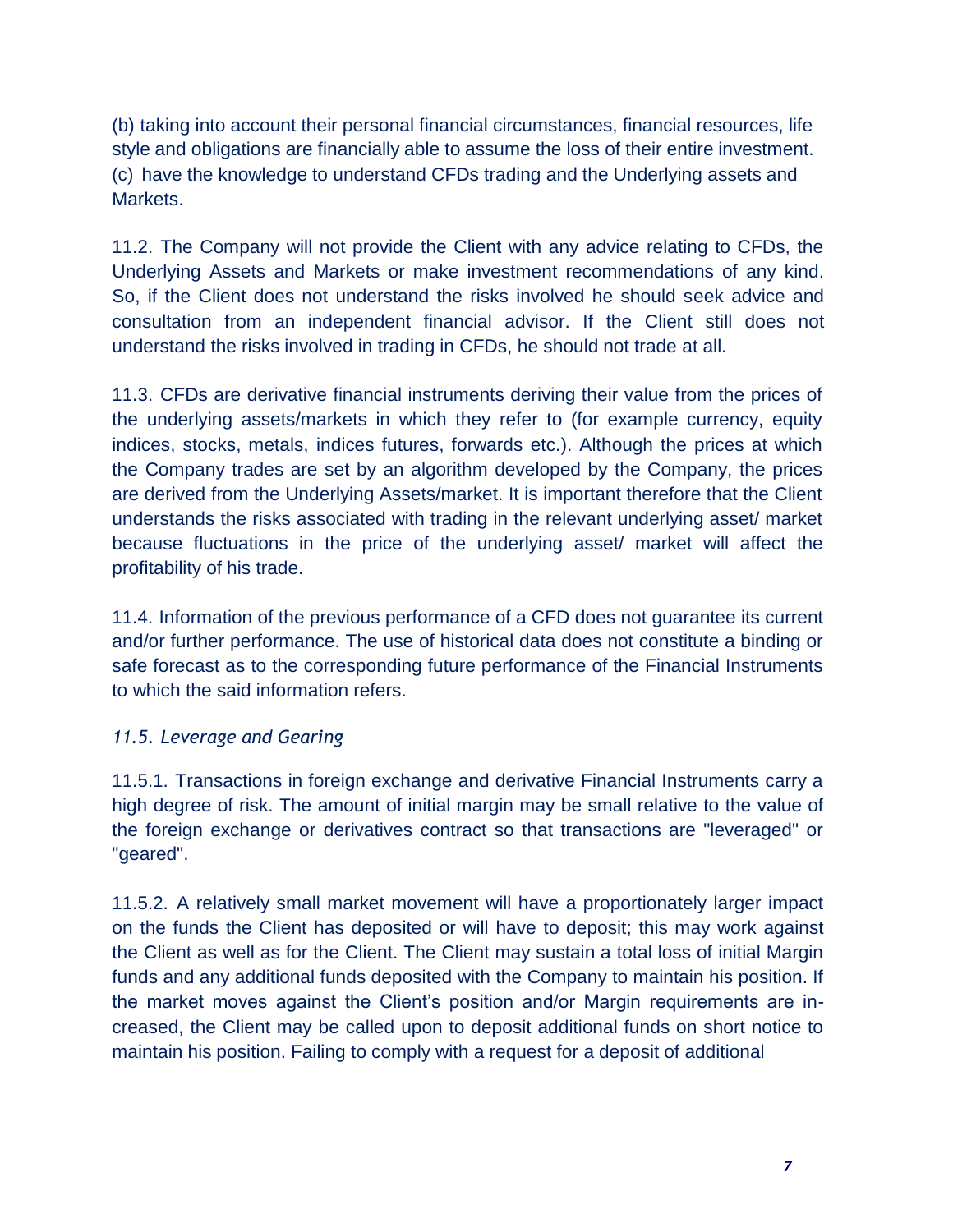funds, may result in closure of his position(s) by the Company on his behalf and he will be liable for any resulting loss or deficit.

## *11.6. Risk-reducing Orders or Strategies*

11.6.1 The placing of certain Orders (e.g. "stop-loss" orders, where permitted under lo-cal law, or "stop-limit" Orders), which are intended to limit losses to certain amounts, may not be adequate given that markets conditions make it impossible to execute such Orders, e.g. due to illiquidity in the market. Strategies using combinations of posi-tions, such as "spread" and "straddle"' positions may be as risky as taking simple "long" or "short" positions. Therefore Stop Limit and Stop Loss Orders cannot guarantee the limit of loss.

11.6.2. The Expert Advisor cannot guarantee the limit of loss.

## *11.7. Volatility*

11.7.1. Some Derivative Financial Instruments trade within wide intraday ranges with volatile price movements. Therefore, the Client must carefully consider that there is a high risk of losses as well as profits. The price of Derivative Financial Instruments is derived from the price of the Underlying Asset in which the Derivative Financial Instruments refer to. Derivative Financial Instruments and related Underlying Markets can be highly volatile. The prices of Derivative Financial Instruments and the Underlying Asset may fluctuate rapidly and over wide ranges and may reflect unforeseeable events or changes in conditions, none of which can be controlled by the Client or the Company. Under certain market conditions it may be impossible for a Clients order to be executed at declared prices leading to losses. The prices of Derivative Financial Instruments and the Underlying Asset will be influenced by, amongst other things, changing supply and demand relationships, governmental, agricultural, commercial and trade programs and policies, national and international political and economic events and the prevailing psychological characteristics of the relevant market place.

## *11.8. Margin*

11.8.1. The Client acknowledges and accepts that, regardless of any information which may be offered by the Company, the value of Derivative Financial Instruments may fluctuate downwards or upwards and it is even probable that the investment may become of no value. This is owed to the margining system applicable to such trades, which generally involves a comparatively modest deposit or margin in terms of the overall contract value, so that a relatively small movement in the Underlying Market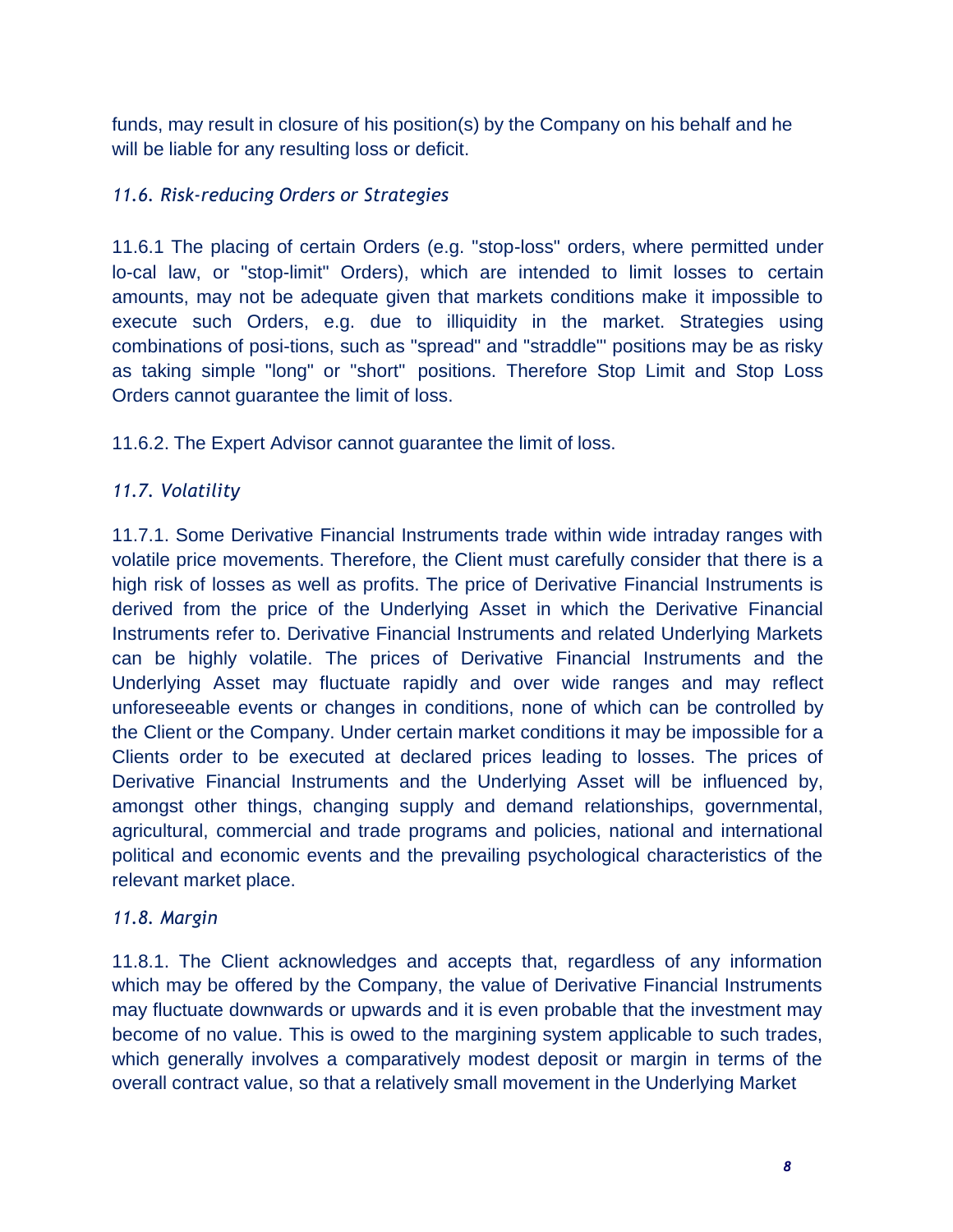can have a disproportionately dramatic effect on the Client's trade. If the Underlying Market movement is in the Client's favor, the Client may achieve a good profit, but an equally small adverse market movement can not only quickly result in the loss of the Clients' entire deposit, but may also expose the Client to a large additional loss.

## *11.9. Liquidity*

11.9.1. Some of the Underlying Assets may not become immediately liquid as a result of reduced demand for the Underlying Asset and Client may not be able to obtain the information on the value of these or the extent of the associated risks.

### *11.10. Contracts for Differences*

11.10.1. The CFDs available for trading with the Company are non-deliverable spot transactions giving an opportunity to make profit on changes in the Underlying Asset (cash indices, index futures, bond futures, commodity futures, spot crude oil, spot gold, spot silver, single stocks, currencies or any other asset according to the Company's discretion from time to time). If the Underlying Asset movement is in the Client's favor, the Client may achieve a good profit, but an equally small adverse market movement can not only quickly result in the loss of the Clients' entire deposit but also any additional commissions and other expenses incurred. So, the Client must not enter into CFDs unless he is willing to undertake the risks of loosing entirely all the money which he has invested and also any additional commissions and other expenses incurred.

11.10.2. Investing in a Contract for Differences carries the same risks as investing in a future or an option and the Client should be aware of these as set out above. Transactions in Contracts for Differences may also have a contingent liability and the Client should be aware of the implications of this as set out below under "Contingent Liability Investment Transactions".

### *11.12. Off-exchange transactions in Derivative Financial Instruments*

11.12.1. CFDs offered by the Company are off-exchange transactions. While some off-exchange markets are highly liquid, transactions in off-exchange or nontransferable derivatives may involve greater risk than investing in on-exchange derivatives because there is no exchange market on which to close out an Open Position. It may be impossible to liquidate an existing position, to assess the value of the position arising from an off-exchange transaction or to assess the exposure to risk. Bid prices and Ask prices need not be quoted, and, even where they are, they will be established by dealers in these instruments and consequently it may be difficult to establish what a fair price is.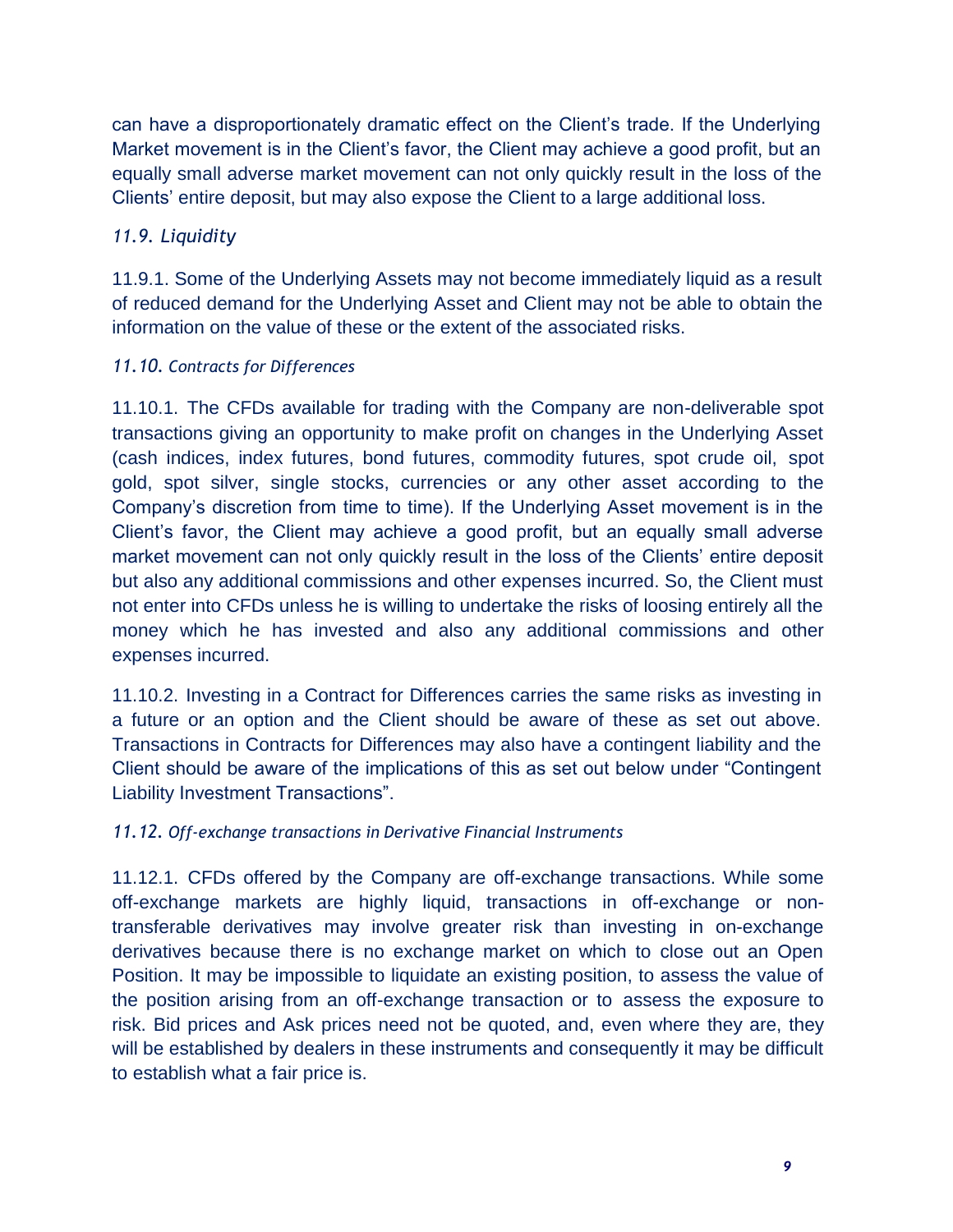11.12.2. In regards to transactions in CFD's the Company is using an Online Trading Systems for transactions in CFD's which does not fall into the definition of a recognized exchange as this is not a Multilateral Trading Facility and so do not have the same protection.

#### *11.13. Contingent Liability Investment Transactions*

11.13.1. Contingent liability investment transactions, which are margined, require the Client to make a series of payments against the purchase price, instead of paying the whole purchase price immediately. The Margin requirement will depend on the underlying asset of the Financial Instrument. Margin requirements can be fixed or calculated from current price of the underlying instrument and it can be found on the website of the Company.

11.13.2. If the Client trades Contracts for Differences, he may sustain a total loss of the funds he has deposited to open and maintain a position. If the market moves against the Client, he may be called upon to pay substantial additional funds at short notice to maintain the position. If the Client fails to do so within the time required, his position may be liquidated at a loss and he will be responsible for the resulting deficit. It is noted that the Company will notify the Client for any Margin Call through a standard Margin Call Notification.

11.13.3. Even if a transaction is not margined, it may still carry an obligation to make further payments in certain circumstances over and above any amount paid when the Client entered the contract.

11.13.4. Contingent liability investment transactions which are not traded on or under the rules of a recognised or designated investment exchange may expose the Client to substantially greater risks.

#### *11.14. Collateral*

11.14.1. If the Client deposits collateral as security with the Company, the way in which it will be treated will vary according to the type of transaction and where it is traded. There could be significant differences in the treatment of the collateral depending on whether the Client is trading on a recognised or designated investment exchange, with the rules of that exchange (and the associated clearing house) applying, or trading off-exchange. Deposited collateral may lose its identity as the Client's property once dealings on the Client's behalf are undertaken. Even if the Client's dealings should ultimately prove profitable, he may not get back the same assets which he deposited, and may have to accept payment in cash.

#### *11.15. Suspensions of Trading*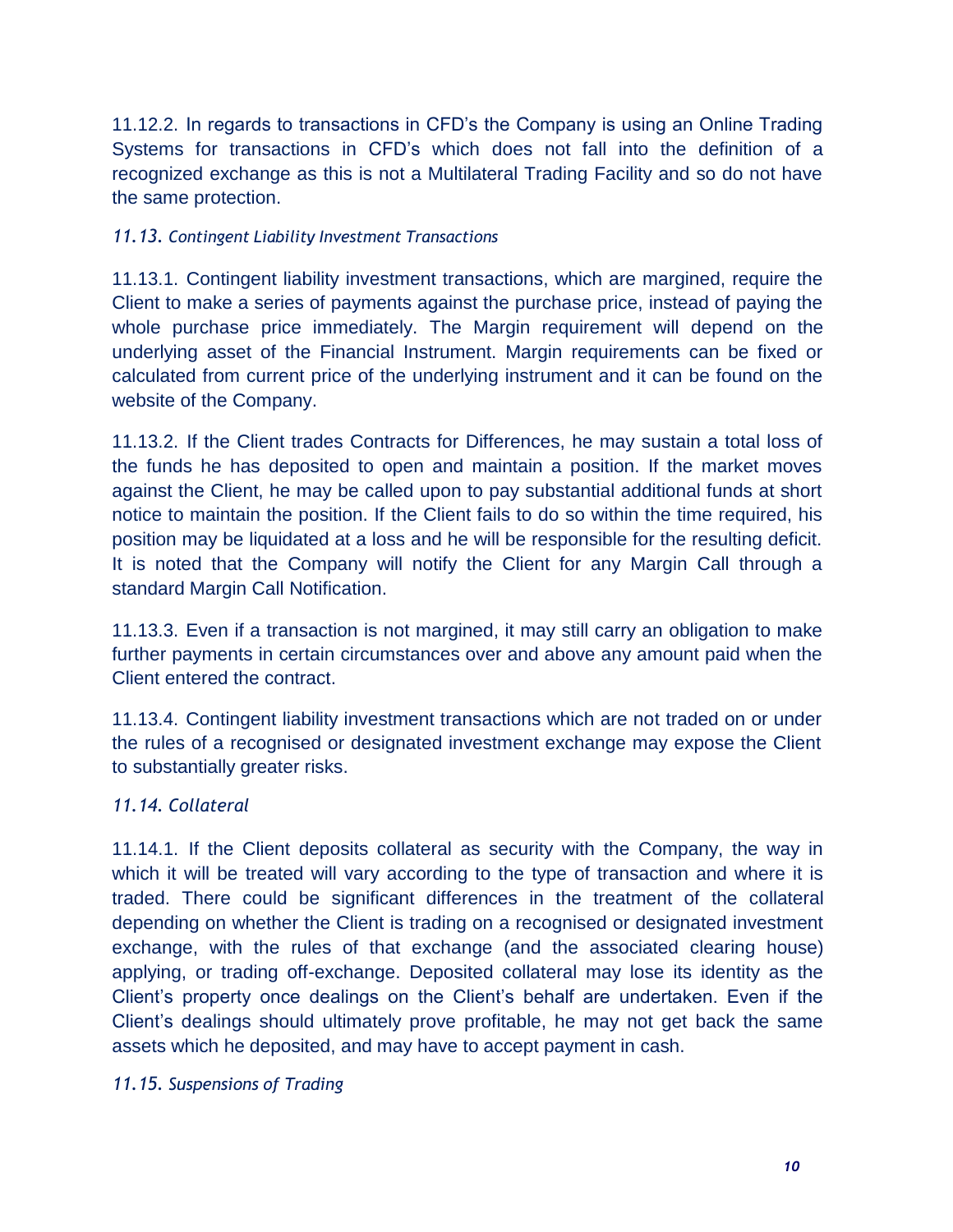11.15.1. Under certain trading conditions it may be difficult or impossible to liquidate a position. This may occur, for example, at times of rapid price movement if the price rises or falls in one trading session to such an extent that under the rules of the relevant exchange trading is suspended or restricted. Placing a Stop Loss will not necessarily limit the Client's losses to the intended amounts, because market conditions may make it impossible to execute such an Order at the stipulated price. In addition, under certain market conditions the execution of a Stop Loss Order may be worse than its stipulated price and the realized losses can be larger than expected.

### *11.16. No Delivery*

11.16.1. It is understood that the Client has no rights or obligations in respect of the Underlying Assets relating to the CFDs he is trading. There is no delivery of the underlying asset.

### *11.17. "Slippage"*

11.17.1. Slippage is difference between the expected price of a Transaction in a CFD, and the price the Transaction is actually executed at. Slippage often occurs during periods of higher volatility (for example, due to news events) making an Order at a specif-ic price impossible to execute, when market orders are used, and also when large Or-ders are executed when there may not be enough interest at the desired price level to maintain the expected price of trade.

#### *11.18. Overnight Premium*

11.18.1. The value of open positions in CFDs is subject to overnight Premium. Overnight Premium will cover the benefit/cost of the associated funding. Details of daily financing fees applied are available in the Company's website.

### **12. Advice and Recommendations**

12.1. When placing Orders with the Company, the Company will not advise the Client about the merits of a particular Transaction or give him any form of investment advice and the Client acknowledges that the Services do not include the provision of investment advice in CFDs or the Underlying Markets. The Client alone will enter into Transactions and take relevant decisions based on his own judgement. In asking the Company to enter into any Transaction, the Client represents that he has been solely responsible for making his own independent appraisal and investigation into the risks of the Transaction. He represents that he has sufficient knowledge, market sophistication, professional advice and experience to make his own evaluation of the